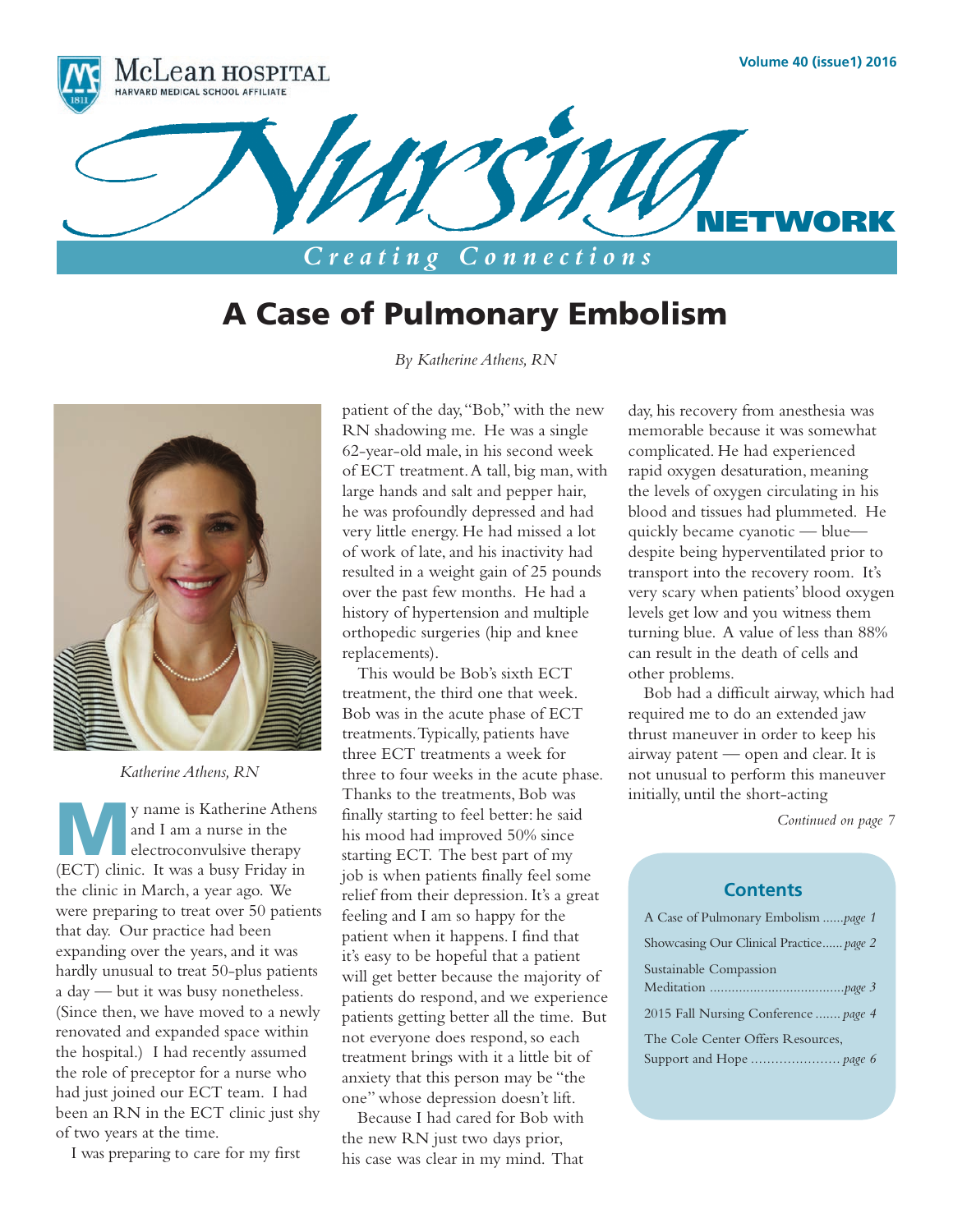# Showcasing Our Clinical Practice

*By Linda Flaherty, MS, RN PCNS Senior Vice President for Patient Care Services*

am delighted to report that<br>the McLean Hospital Nursin<br>Department was well-represe<br>the recent American Psychiatric am delighted to report that the McLean Hospital Nursing Department was well-represented at

Nurses Association Annual Conference held in Orlando Florida, with four posters accepted from our nursing staff.

This is the largest conference of our professional organization with over 1,000 psychiatric nurses participating. It provided a wonderful opportunity to network and learn with our colleagues.

Cindy Ruscitti's poster was entitled, "Older Adults Enhancing Mindfulness, Meditation and New Technologies". Jeanne McElhinney and Mary Lou England presented their poster on, "Patient-Centered Communication in Daily Psychiatric Inpatient Rounds". Paula Bolton's poster addressed "The Evolving Role for Nurses in Neuromodulation Services". In addition, Paula participated in a panel presentation, "Brain Stimulation- What Psychiatric Nurses Need to Know". Lastly, my poster addressed two projects that I and many others have been working on, Recovery-Oriented Practice and our Patient/Family Advisory Council. The title of my poster was, "Promoting Recovery-Oriented Practice:

Partnering with our Patient/Family Advisory Council".

Please think about submitting a poster

for next year's conference. It will be held conveniently close-by in Hartford, Connecticut!



*McLean Nursing poster presentations at the American Psychiatric Nursing Association Conference in Orlando, Florida, 2015. Clockwise from top right: Linda Flaherty, MS, RN, PCNS; Mary Lou England, RN, BSN; Jeanne McElhinney, MS, RN, BC; Cindy Ruscitti, MS, RN; Paula Bolton, MS, ANP-BC*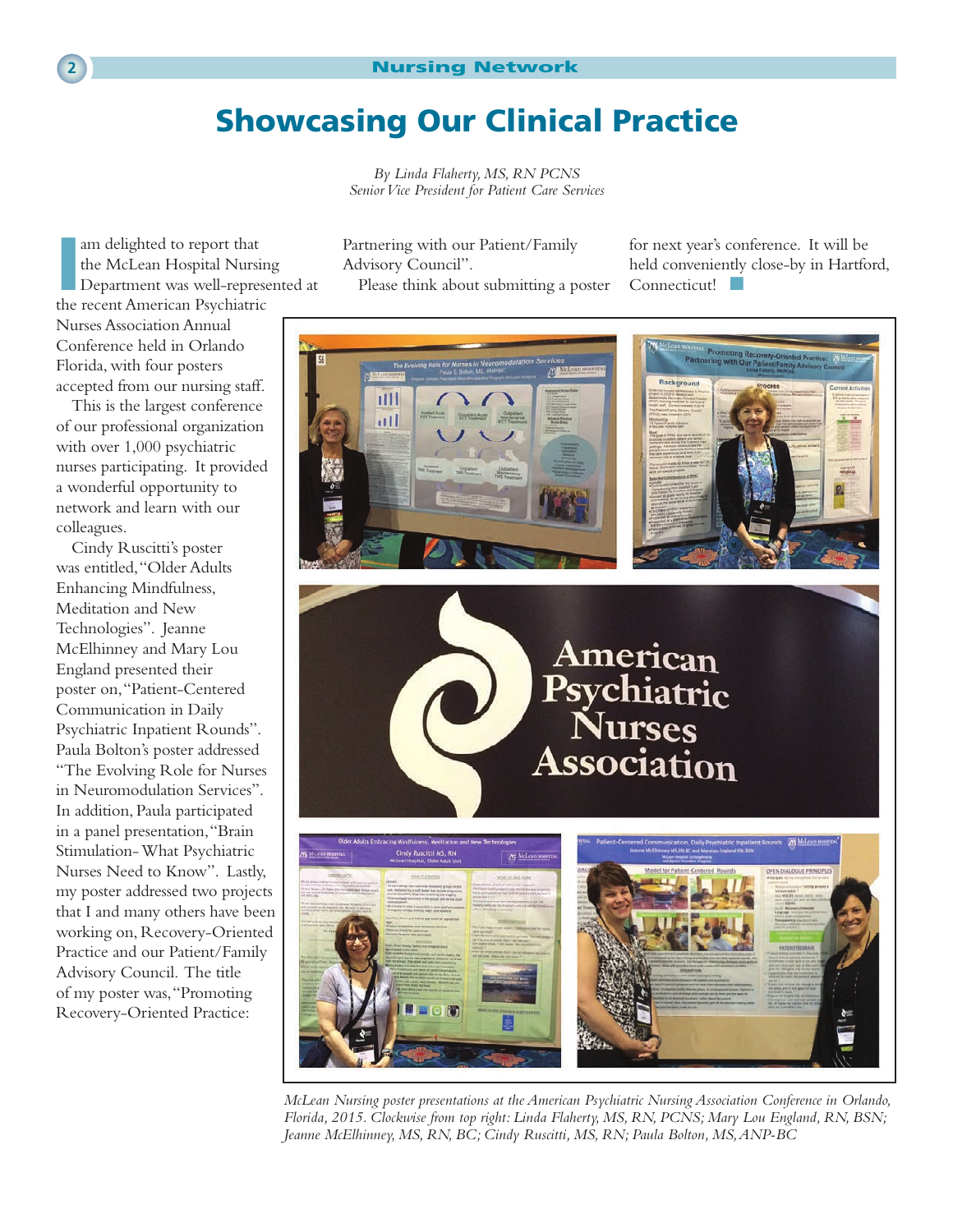# Sustainable Compassion Meditation

ast year I wrote an article for the<br>
Mclean Nursing Network about<br>
traveling to India and my journey<br>
This paper Mclean Nursing Network about with global health nursing. This year I am writing about another journey; an inner journey. A journey of burnout and creating resilience which has brought me to teach a class in compassion meditation here at Mclean Hospital for nurses and other healthcare providers.

In my career as a psychiatric nurse, I have been "burned out" at various times. This has caused me to change positions, leave jobs, return to school and study a new form of meditation based on compassion. These experiences led me to ask many questions. How can we retain the core motivation that inspired us to enter this field of caring? How can we restore ourselves? How can we create resiliency within the profession and within ourselves?

Compassion can be defined in many ways – one is: loving, empathetic concern for someone who is suffering, and wishing him or her to be free and deeply well. Compassion is a core value of all the healthcare professions (Baur-Wu, Fontaine 2015).

Some of the challenges faced by those working in mental health (and other fields) can be described as compassion fatigue, empathic distress or burnout. Compassion fatigue has been characterized as the "cost of caring" for those in emotional or physical pain (Figley 1982). Because we care, because we have empathy for the suffering we see on the job every day, we are susceptible. These effects are physical, emotional and can result in work related stress. The impact of compassion fatigue and burnout on both providers and patients has been well documented (Lombardo, Eyre 2011).

There are many strategies suggested for nurses on how to reduce the tendency to burn out and the effects of secondary

*By Barbara Waldorf, BSN, MPH*

trauma. Lombardo and Eyre write; "Developing positive self-care strategies and healthy rituals are very important for a caregiver's recovery from compassion fatigue. Healthy rituals are those activities that one participates in on a regular basis and that replenish personal energy levels and enhance feelings of well being."

Meditation is one of the ways that we can learn to evoke our natural compassion. Sustainable Compassion Meditation is a practice, a means to cultivate the innate capacity to find our own inner resource for replenishment, to cultivate resiliency, and a sustainable source of compassionate presence to others. We are not seeking to find it outside of ourselves, in a better 'strategy', but rather to reveal to oneself our innate capacity for care and compassion.

The basic understanding of Sustainable Compassion Training is that we are all compassionate by nature. However, our habitual patterns of thinking and judging obscure a free flowing power of care. The purpose of Sustainable Compassion Training meditation is to interrupt these mental patterns with the loving energy available to us in moments of care and connection, so that our innate compassion can manifest. The ability to sense what others are going through evokes a spontaneous wish for their freedom from suffering and an urge to alleviate their pain.

This involves training in three aspects of care, receiving care, extending care and deepening oneself in the field of care. The practice allows us to touch in on the rich and sustainable source of loving care that surrounds us, and sustains us all whether we are normally aware of it or not.



After studying various forms of meditation for many years, I was introduced to Sustainable Compassion Meditation. I am continually impressed by the impact that these seemingly simple practices have had on my ability to be present for my patients and myself. The power that these practices seem to unlock in so many, has led me to learn to teach, as I feel they are a key skill for anyone in a caring position.

 These practices began as the "Compassion beyond Fatigue" workshop, offered by Dr. John Makransky, a professor of Buddhism and comparative theology at Boston College, who adapted these meditations to make them accessible to people of all backgrounds and faiths. They have been taught to people in many diverse professional settings including therapists and clinical psychologists, social workers, social justice activists, health care providers, pastoral counselors and ministers through organization, The Foundation for Active Compassion.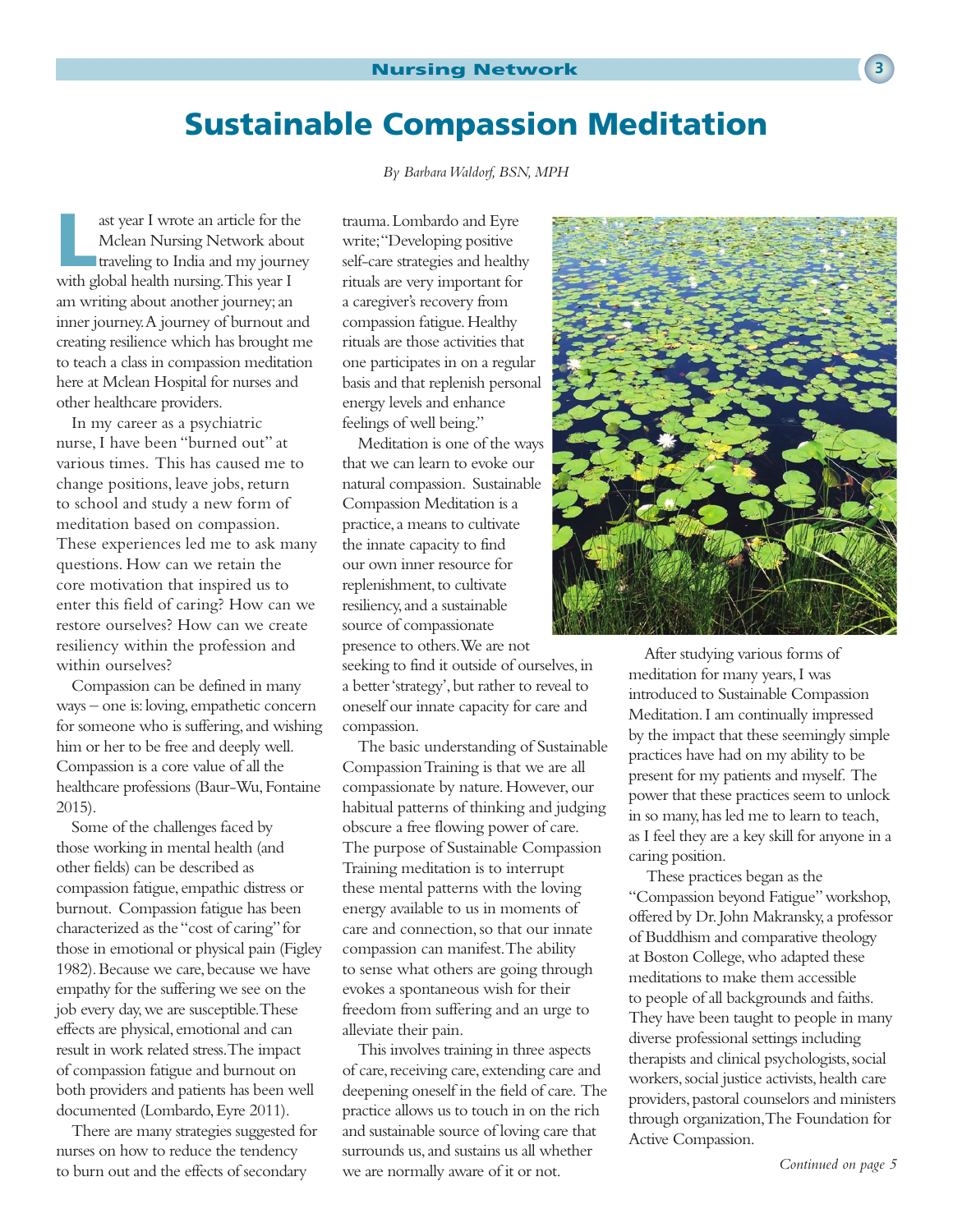

## 2015 Fall Nursing Conference

Friday, December 4th Pierce Hall 9:00 a.m. – 3:00 p.m. **5.5 Contact Hours**

8:30 a.m. – 9:00 a.m.

**Coffee and Registration**

#### 9:00 a.m. – Noon

"Clinical Work with Transgender Patients: Issues in Development and Care"

**Presented by: Rubin Hopwood, MDiv, PhD- Coordinator Timothy Cavanaugh, MD- Medical Director The Transgender Health Program at Fenway Health**

#### Noon

Presentation of the Marguerite Conrad Award to Tanya Bastone, RN/STU for Excellence in Teaching & Mentoring

> Noon – 12:45 p.m. **LUNCHEON**

### 12:45 p.m. – 2:00 p.m.

"A Faulkner Nursing Presentation: Experiences with EPIC" **Paula Knotts, RN, MSN- Nurse Director, Psychiatry Chris Richard, RN- Clinical Lead Faulkner Hospital**

### 2:00 p.m. – 3:00 p.m.

"The Photo Voice Project" **Megan Mooney, MS, OTR/L- Program Director & Occupational Therapist Waverly Place**

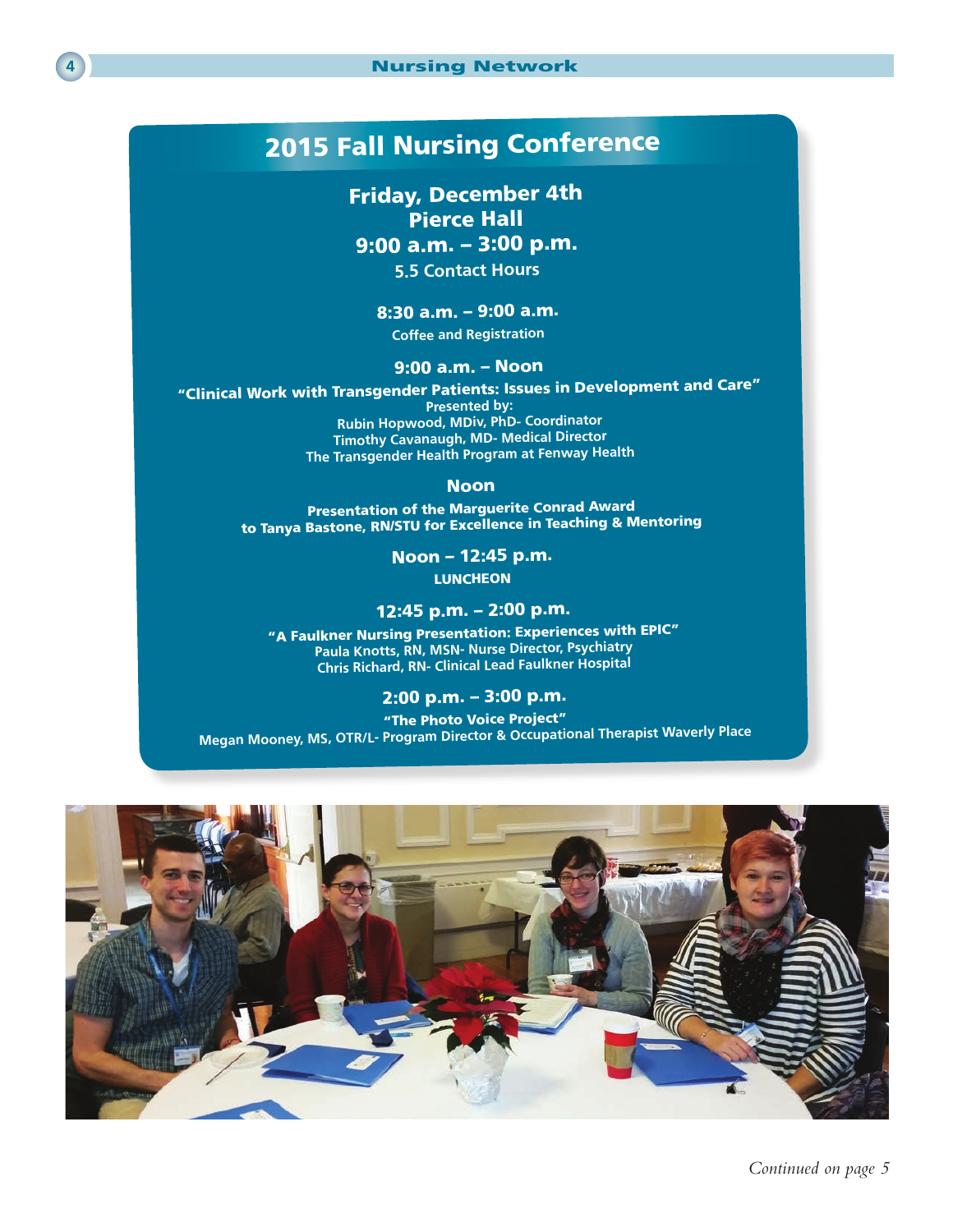#### Nursing Network **<sup>5</sup>**



*Surrounded by staff from the Short Term Unit, Tanya Bastone, RN, receives the Marguerite Conrad Award for Excellence in Nursing.*

### *Sustainable Compassion Meditation continued from page 3*

http://foundationforactivecompassion.org/

In 2014, The organization Mind & Life Institute, (founded in a series of dialogs on science with the Dalai Lama), launched its Ethics, Education, and Human Development Initiative, inspired in part by the Dalai Lama's call to design a curriculum in "secular ethics." Working with experts in psychology, neuroscience and education theory, they modified these practices and created a program of contemplative training, designed for teachers and children, the "Call to Care Initiative".

https://www.mindandlife.org/the-careproposition/

https://www.mindandlife.org/

A new program titled, "Courage of Care" is the next iteration. Part of the program was specifically created with the intention to present this training to heath care providers, nurses, mental health counselors, therapists and doctors.

An 8 week class in Sustainable Compassion Meditation will be offered at Mclean Hospital in Belmont MA, starting on Feb 11, 2016. The class will run from 5-6pm on Thursday afternoons. We welcome everyone. If you have any questions, please contact Barbara Waldorf at bwaldorf@partners.org.

Thank you to Tamara Daly RN and Ilona O'Connor RN for their contributions to this essay. We will be coteaching the class above.

Bauer-Wu, S; Fontaine, D. "Prioritizing Clinician Wellbeing: The University of Virginia's Compassionate Care Initiative." Global Adv Health Med. 2015;4(5):16-22. DOI: 10.7453/gahmj.2015.042

Figley, C.R. (1995). *Compassion fatigue: Coping with secondary traumatic stress disorder in those who treat the traumatized.* New York: Brunner-Mazel.

Lombardo, B., Eyre, C., (Jan 31, 2011) "Compassion Fatigue: A Nurse's Primer" *OJIN: The Online Journal of Issues in Nursing* Vol. 16, No. 1, Manuscript 3.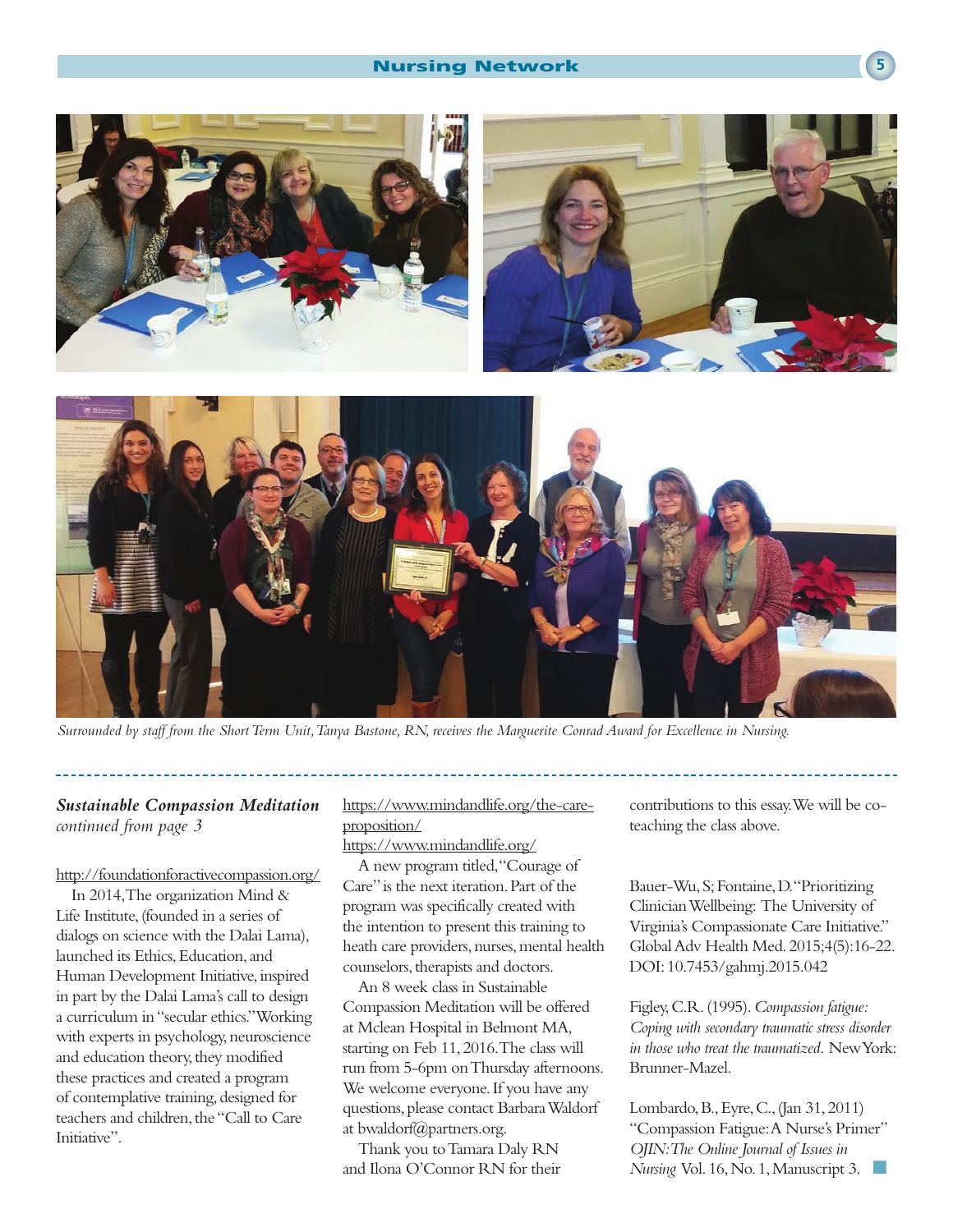#### **6 6** Nursing Network

# The Cole Center Offers Resources, Support and Hope



*Bettina Hoffman, (standing) Executive Director of the Cole Center, works closely with Evie Barkin, (seated) co-founder and President.*

he Jonathan O. Cole, MD,<br>
Mental Health Consumer<br>
Resource Center has been<br>
a ligiling for countler needs Mental Health Consumer a lifeline for countless people, according to executive director, Bettina Hofmann. Named in memory of McLean's late chief of psychopharmacology, whose pioneering research established the entire field, the 25-year-old Cole Center is information central for patients and families looking for answers to everything from what housing options exist for mental health consumers to how to apply for disability to where to find affordable medications or legal help. The resource center is stocked with mental health reference books, resource guides, pamphlets and fact sheets about every aspect of living and thriving with a psychiatric illness. Hofmann and others have worked hard to make

the Cole Center a warm, welcoming space where people sit, read, chat and get their questions answered by its allvolunteer staff. But the center provides so much more than information, according to Hofmann.

 "One of the most important things we offer is a safe place— a community of peers," said Hofmann, who initially came to the center as a consumer, became a volunteer a year later, and took on increasing duties until becoming executive director and volunteer coordinator in 2013.

"All of the volunteers are those who have lived and dealt successfully with mental illness. We can offer empathic support, informed guidance, compassion and hope. There are no language barriers, as we have all lived with similar issues and challenges." Family members as well as McLean staff — who sometimes accompany their patients to introduce them to the Center — also use its services.

#### **The Center's Offerings**

Hofmann admits that over the years, the Cole Center's services and hours expand and contract depending on the number of volunteers, who, as part of its Recovery Enhancement Program, do everything from answering phones to researching visitors' questions to updating resources. The Center's consumer-run businesses, the gift cart

and book cart, enable volunteers to learn retail skills.

Current Director of Volunteer Services Joe Ferris is a terrific recruiter, so Hofmann has big plans for 2016, including:

- Continuing the Center's peer counselor-run Shared Decision Making workshops, where attendees learn how to collaborate with their caregivers to make treatment decisions
- Offering workshops on topics including health and wellness, bodywork (e.g. acupuncture and Reiki) and career services (career counseling, job search support, resume writing and mock interviews)
- Hosting a weekly Wednesday luncheon "chit chat" group in the de Marneffe cafeteria from 12-1 p.m. for mental health consumers, families and McLean staff
- Expanding its job-seeking assistance through new collaborations with Career Source, a state-funded career center, and Jobs Without Limits, a statewide network of employers and other partners whose goal is to increase employment among people with disabilities.
- Doing outreach to McLean's inpatient programs to educate patients and staff about the Cole Center and its services
- Joining McLean's Patient Family Advisory Council to address consumer and family concerns in order to enhance treatment and recovery

*Continued on page 8*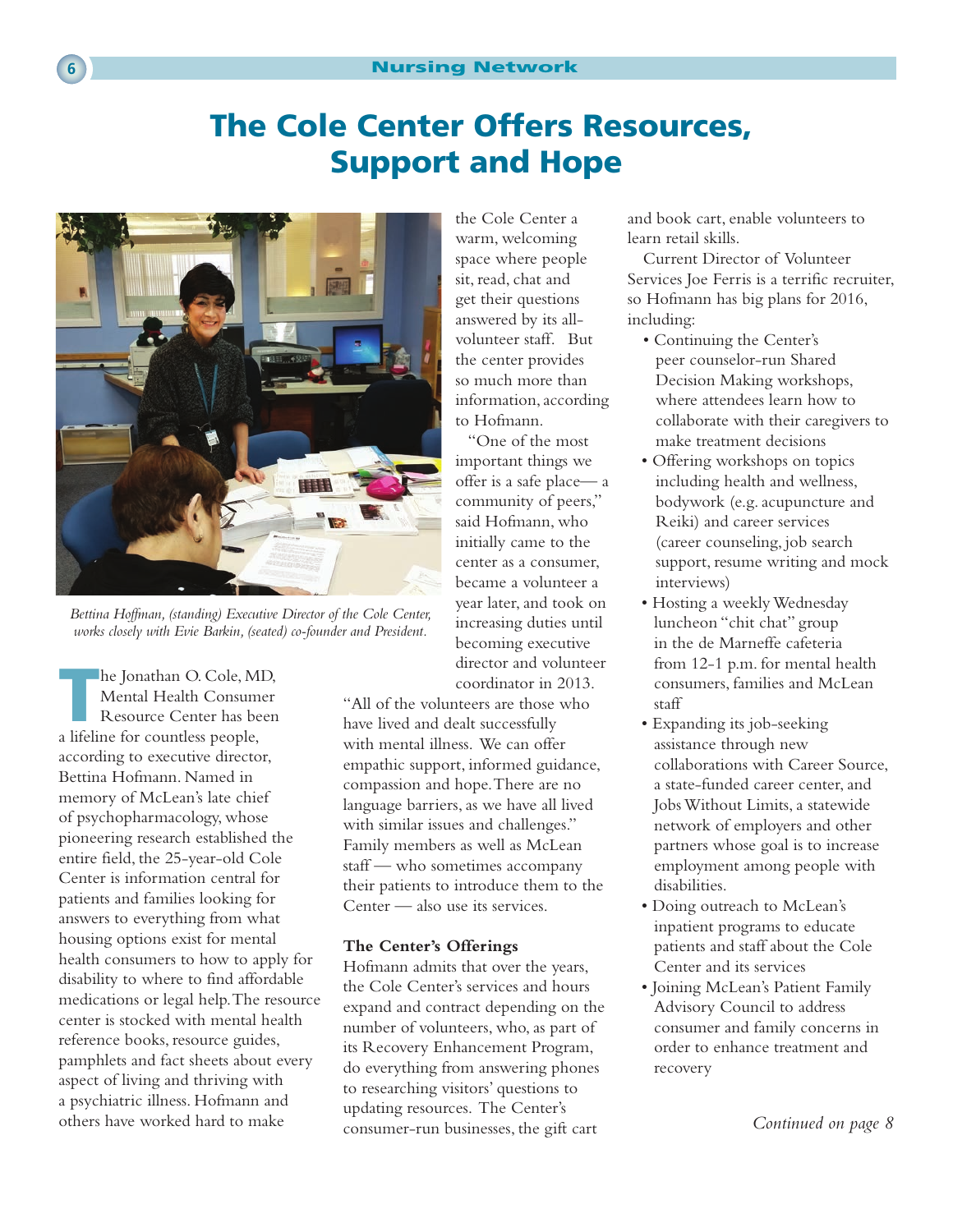#### *A Case of Pulmonary Embolism continued from page 1*

anesthetics have worn off and patients are breathing and exchanging air on their own. But because Bob was a heavy set male with a large abdominal area and a lot of soft tissue surrounding his throat, he was more susceptible to airway obstruction, requiring extended airway support.

In visually observing Bob prior to the day's treatment, I noted that his skin color was pale; he just did not look healthy. I asked him how he felt physically. He said he was tired and had low energy and had been hypoactive for the past few months. He denied being short of breath or having chest pains and said that he could walk up a flight of stairs without dyspnea shortness of breath. His blood pressure was elevated prior to the treatment. He had taken his amlodipine, a blood pressure lowering medicine, two hours prior to treatment as instructed. His oxygen level was an acceptable 94-95% on room air. His EKG showed normal sinus rhythm.

I consulted the treatment team to review the assessment and the events of the previous treatment's recovery. After careful review, the consensus was that we should proceed with treatment. It was decided that we would place an oral airway post-treatment. If his blood pressure remained elevated, we could give him an additional beta blocker in his IV. I would instruct him to see his primary care physician about his elevated blood pressure prior to his next treatment. We were anticipating another busy recovery— meaning lots of monitoring and various efforts to keep his airway open. And we were right.

Bob's ECT treatment was uncomplicated. But once in the recovery room, he deteriorated rapidly, as he had during his last treatment.

Despite clearly exchanging air with a patent oral airway in place, he began de-saturating again. Quickly, his oxygen level dropped to the low 60s (percent), requiring manual reoxygenation via an ambu bag by the attending anesthesiologist.

There are few things scarier than when a patient's oxygen level plummets. Low oxygen levels can trigger an arrhythmia, which can snowball and before you know it, you have a huge emergency. The anesthesiologist mentioned that in the operating room, they often see rapidly de-saturating oxygen levels in patients who have a pulmonary embolism. His statement was the catalyst that made me consider the likelihood that this was the disease process we were observing. A few minutes later, Bob remained hypertensive (usually by this time BP begins to approach baseline) and began having a ventricular dysrhythmia called trigeminy. This dysrhythmia is not rare to see here, but it is concerning when a patient goes into this rhythm for the first time without a history. I notified anesthesia and he was given IV labetalol. He resumed normal sinus rhythm and his blood pressure decreased.

Thirty minutes after his treatment, we still were not able to wean him off the 02. His oxygen level was 88% on room air and only 94% on 10 liters of 02. Usually, by this time, patients are able to maintain normal parameters on room air. I went into troubleshooting mode: repositioning the head of the bed, having him breathe deeply and cough, and doublechecking the monitor to make sure it wasn't malfunctioning. He was mildly tachypneic — breathing fast— with 24 respirations a minute, but was not diaphoretic or using accessory muscles for breathing. Again, he denied feeling short of breath and had no chest pain

or dizziness. He wasn't particularly anxious either. By 45 minutes posttreatment, his 02 was 91% on room air – still too low. I consulted with the treatment team, who recommended I get Bob ambulating and have his vitals rechecked in the recovery lounge. I communicated the events of the day's treatment to the mental health specialist who would now take over in the recovery lounge, emphasizing the need to monitor his 02 (at the time we monitored only blood pressure and temperature in the recovery lounge, but that has changed), which she did. At one point, it dipped dangerously low again.

The MHS came to me privately when Bob was ready to be signed out and told me that his brother told her that Bob had not been feeling right at home and felt sick after going up some stairs. I took Bob into a private exam room and asked him if this was true and he admitted it was. I let him know that I was not upset at him, but concerned something was wrong and I genuinely cared for his wellbeing. I assured him that we would find out why he was feeling this way and I would have our internal medicine physician see him before he left. When I asked him why he hadn't told me pre-treatment that he had been feeling unwell, he said he was beginning to feel less depressed and was afraid we would turn him away. It made me sad to think that the treatment was so important to him that he would lie and potentially risk his life —to ensure he could access it.

I informed the treatment team of this new information and the discharging psychiatrist came in to see him again. The psychiatrist was able to contact Bob's primary care physician, while I worked on getting internal medicine to see him. Bob's PCP asked us to send him to Newton-Wellesley